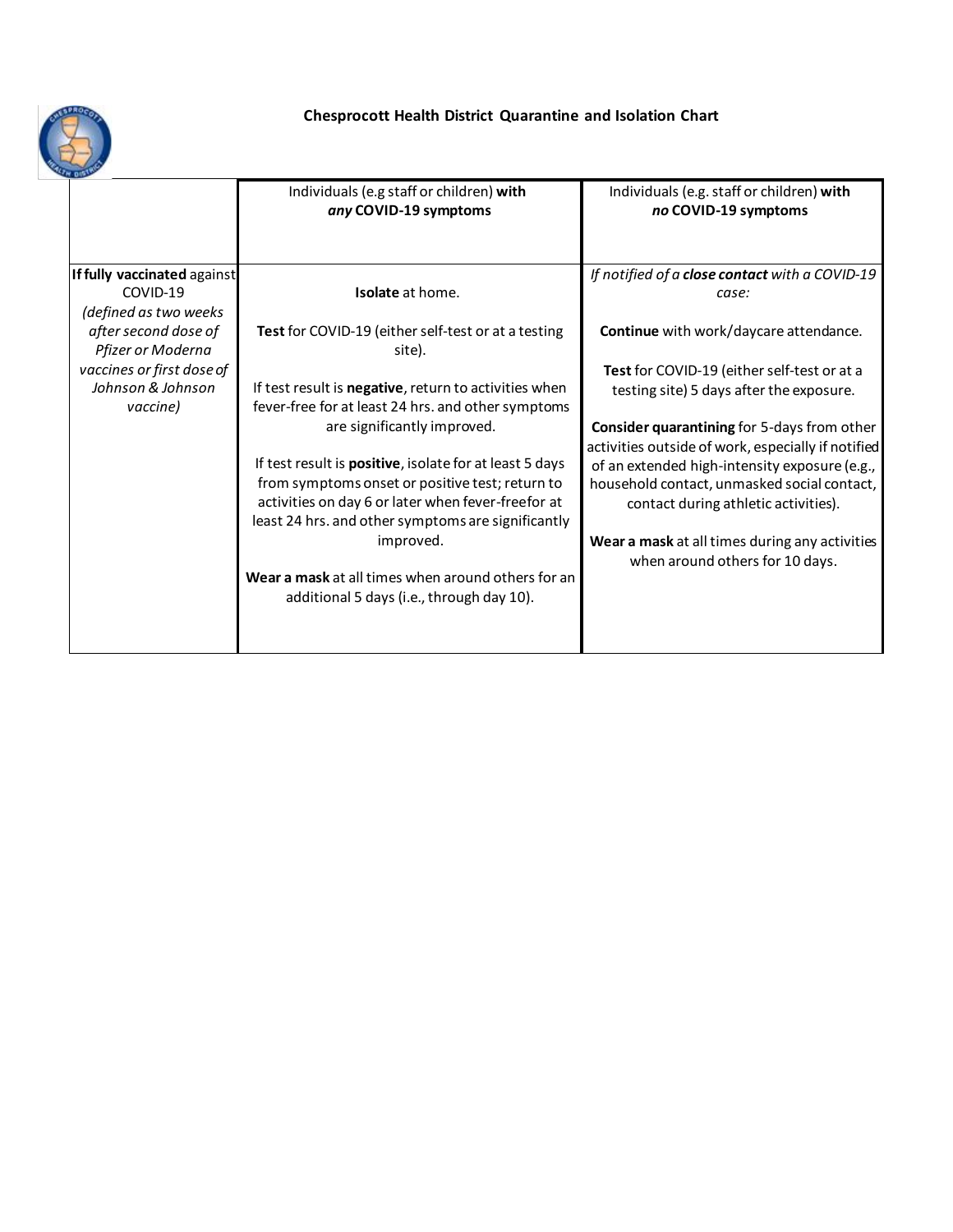| If only partially         | If notified of a close       | If no known close                                      | If notified of a close contact with a COVID-19 |
|---------------------------|------------------------------|--------------------------------------------------------|------------------------------------------------|
| vaccinated                | contact with a COVID-19      | contact with a COVID-19                                | case:                                          |
| (one dose of a two dose   | case:                        | case:                                                  |                                                |
| COVID-19 vaccine or       |                              |                                                        | Quarantine at home from work, daycare and      |
| within two weeks of final | <b>Isolate</b> at home for a | <b>Isolate</b> at home.                                | other activities for 5 days from the last      |
| dose)                     | minimum of 5 days since      |                                                        | exposure to the COVID-19 case.                 |
| or                        | last exposure to the         | Test for COVID-19                                      |                                                |
| Unvaccinated              | COVID-19 case.               | (either self-test or at a                              | Test for COVID-19 (either self-test or at a    |
| or                        |                              | testing site).                                         | testing site) 5 days after the exposure.       |
| Vaccination status        | Test for COVID-19 (either    |                                                        |                                                |
| is unknown                | self-test or at a testing    | If test result is negative,                            | Wear a mask at all                             |
|                           | site).                       | return to activities when                              | times during any activities when               |
|                           |                              | fever-free for at least 24                             | around others for an additional 5 days (i.e.,  |
|                           | Return to activities on      | hrs. and other symptoms                                | through day 10).                               |
|                           | day 6 or later when          | are significantly improved.                            |                                                |
|                           | fever-free for at least 24   |                                                        | NOTE: Children under the age of three shall    |
|                           | hrs. and other symptoms      | If test result is positive,                            | quarantine at home for a minimum of 10 days    |
|                           | are significantly            | isolate for at least 5                                 | since last exposure to the COVID-19 case and   |
|                           | improved.                    | days after symptoms                                    | return to activities on day 11 or later when   |
|                           |                              | began, return to activities                            | fever-free for at least 24 hours and other     |
|                           | Wear a mask at all           | on day 6 or later when                                 | symptoms are significantly improved.           |
|                           | times during any             | fever-free for at least 24                             |                                                |
|                           | activities when around       | hrs. and other symptoms                                |                                                |
|                           |                              | others for an additional 5 are significantly improved, |                                                |
|                           | days (i.e., through day      | and wear a mask at all                                 |                                                |
|                           | $10$ ).                      | times during any activities                            |                                                |
|                           | <b>NOTE: Children under</b>  | when around others for an                              |                                                |
|                           | the age of three shall       |                                                        |                                                |